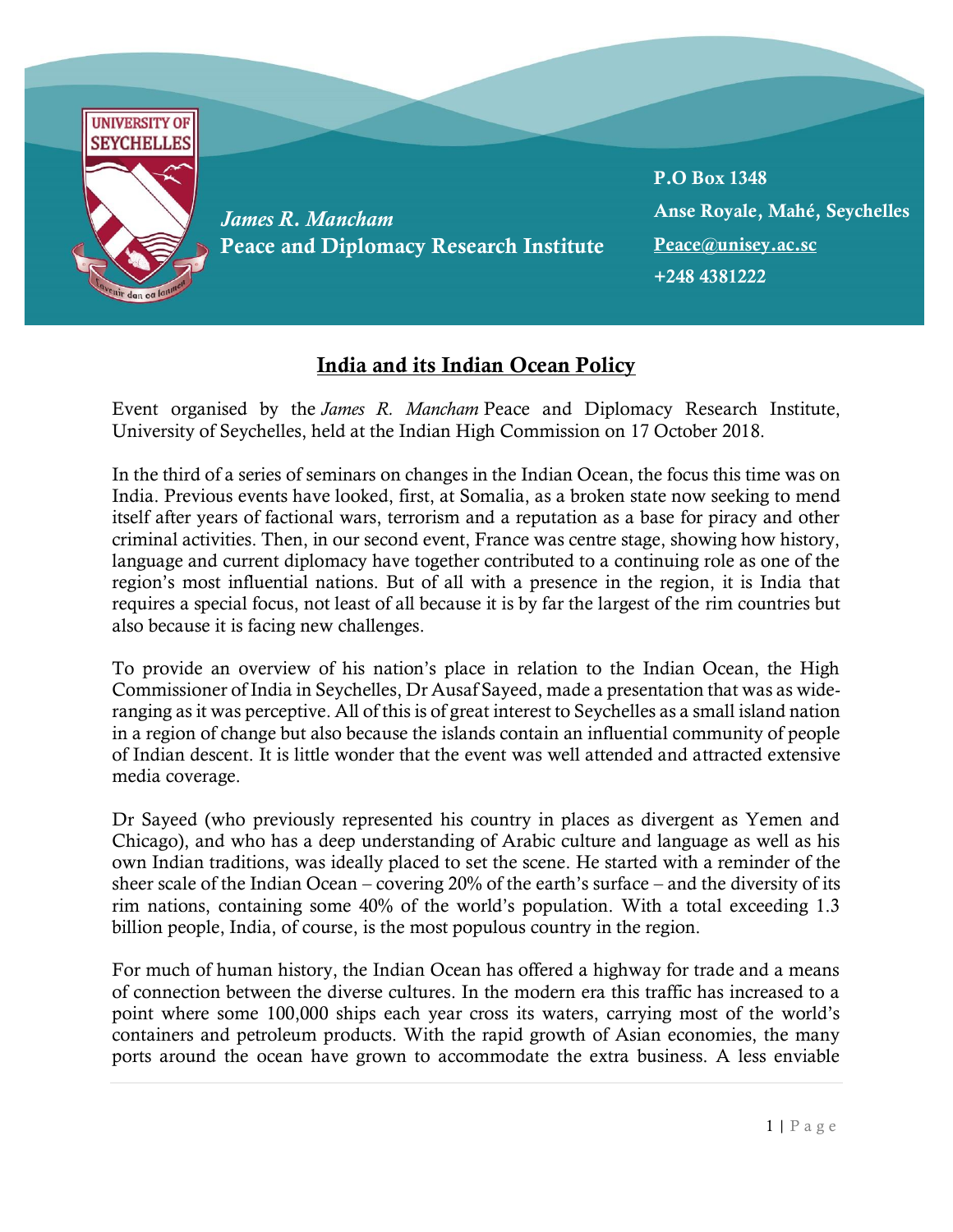statistic is that that this region is also the world's most vulnerable zone of natural disasters, ranging from volcanoes to earthquakes, from floods to tsunamis, and incidents continue to devastate communities. Another unwanted fact is that the ocean is a locus for piracy and criminal activities, including a trade in narcotics, human trafficking and other forms of smuggling, as well as widespread illegal fishing.

The importance of world trade in the region is balanced by concerns that the main shipping routes are forced to navigate through a number of 'choke points'; for example, the Malacca Strait, essential to ships bound to and from East Asia, and the Bab-al-Mandeb, the narrow channel between the Indian Ocean and the Red Sea (and onward to the Suez Canal). While these are adequate in times of peace, it is acknowledged that they can quite easily be closed in the event of conflict. The Mozambique Channel is another potential 'choke point', on the critical shipping route which rounds southern Africa to connect with the Atlantic. Seychelles is not immune to these flows and it is estimated that some 5.8 million barrels of oil per day are carried southwards close to the islands, *en route* for the Mozambique Channel and points west.

The importance of the Indian Ocean for India is not difficult to see. With over 7500 kilometres of shoreline and a vast EEZ, as well as a high dependence on shipping for its imports and exports, the safe use of the sea is essential. This has always been a given but when terrorists attacked targets in Mumbai in 2008, it was time to review the country's maritime security. This in itself is tied into more inclusive collaborative policies in the region, such as 'Neighbourhood First' and 'Act East', as well as working with existing organisations such as IORA. India has been especially active in cooperating with other nations to counter the incidence of piracy off the coast of Somalia. An agreement has been signed for Trilateral Maritime Security Cooperation (TMSC) with Sri Lankaand Maldives involving training and capacity building of maritime forces, regular joint exercises and meetings of national security advisers. An extension of this arrangement to include Mauritius and Seychelles is seen as a logical next step.

Pursuing this regional role, the Indian Navy assists other nations in building their own capacity and engages in joint exercises, as well as sharing hydrographic data. Numerous grants and lines of credit have been provided to support local development initiatives and technical advice is always on hand. In an effort to protect the respective EEZs, white shipping agreements have been signed to show which ships are legally within a country's waters and which should not be there. Sustainability is an important principle and India is committed to the idea of the Blue Economy. The Indian Nation is also ready to engage in humanitarian assistance and examples were given of various operations from the large-scale operation to deal with the impact of the 2004 tsunami to the evacuation of besieged people in Yemen in 2015.

In an important statement, Dr Sayeed addressed the critical question of what India stands for. At a time when people are asking about the relative positions of India and China in the region, this statement is worth replicating in full: